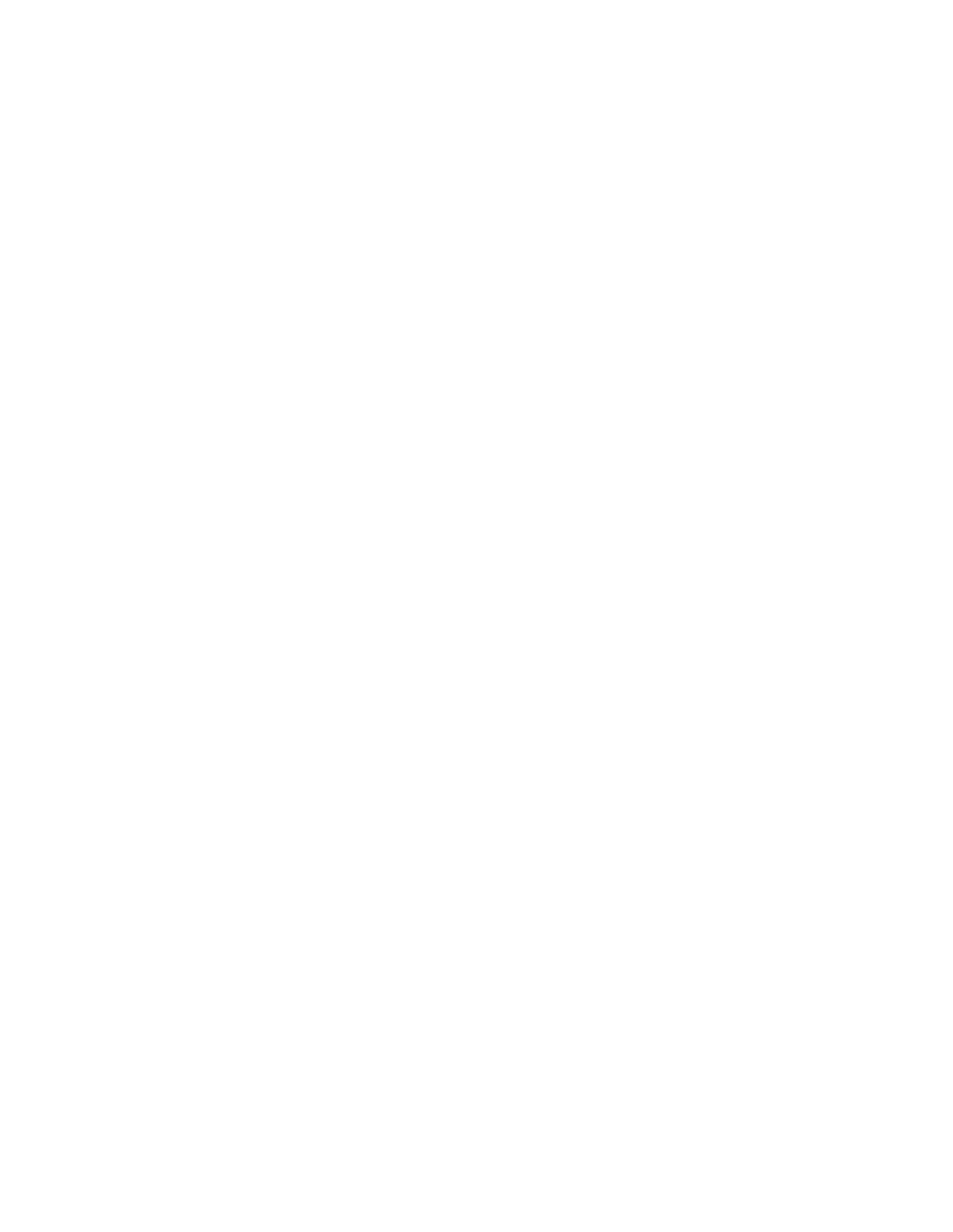limited extensions of time to complete Eagle, Quartermaster, or Summit requirements. These extensions are available only to youth members who qualify under the three tests listed in the attached advance copy of topics 9.0.4.0, 9.0.4.1, 9.0.4.2, and forms 11.2.0.0 and 11.2.1.0 from the 2021 edition of the Guide to Advancement (GTA), which will be published early in the year. Advance copies of these topics and forms are also published at www.scouting.org/advancement.

The three tests are laid out in topic 9.0.4.0.

The process for requesting and reviewing a time extension is outlined in topic 9.0.4.1.

An appeal process has also been established if the council denies an extension. This process is outlined in topic 9.0.4.2.

Though the updated GTA containing these three topics will not be published until after the new year the authority outlined in topics 9.0.4.0, 9.0.4.1, and 9.0.4.2 will take effect on January 1, 2021.

Council Advancement Committees are advised that after Dec. 31, 2020 there is no plan to authorize COVID extensions as has been allowed during 2020. It is possible, however, that as of J an. 1, 2021, COVID could become a circumstance that warr ants an extension if it qualifies under the three tests listed in 9.0.4.0. Note that existing COVID extension granted between Oct. 1, 2020 and Dec. 31, 2020 will expire three months after they were granted.

Copies of the documents mentioned in the notice are available for download by clicking on the following links:

- 9.0.4.0 Time Extensions
- 9.0.4.1 Process for Requesting and Reviewing a Time Extension
- 9.0.4.2 Appealing a Time Extension Denial
- 11.2.0.0 Request for Extension of Time to Earn the Eagle Scout Rank (form)
- 11.2.1.0 Appeal of Extension Request Denial (form)

## Changes to Rank Requirements

### Introductory note for each rank

The note which formerly appeared at the start of the Scouts BSA Rank Requirements section of the Scouts BSA Requirements book, has been revised, and now appears as an introduction to each rank. Note that in each case, the last two words ("this webpage") are a link pointing to this page on Scouting.org: https://www.scouting.org/programs/scouts-bsa/advancement-and-awards/ Other than adding this note, there were no changes to the requirements for Scout, Tenderfoot, Second Class, Star, and Eagle. The revisions are as follows:

The rank requirements in this book are official as of Jan. 1,  $2020\ 201$ . If a Scout has started work toward a rank before that date using requirements that were current before Jan. 1, 2020 2021, except as noted below, the Scout may complete that rank using the old requirements. Any progress toward a rank that is begun after Jan. 1, 2020 2021, must use the requirements as they are presented in this Seouts BSA Requirements book on this webpage.



A revision was made to requirement 4b, as shown below, and the introductory note mentioned above was added.

b. Demonstrate how to use a handheld GPS unit, GPS app on a smartphone, or other electronic navigation system while on a campout or hike. Use GPS to find your current location, a destination of your choice, and the route you will take to get there. Follow that route to arrive at your destination.



A revision was made to requirement 3, as shown below and the introductory note mentioned above was added. When the Diversity, Equity, and Inclusion merit badge is added to the Eagle required list, the number " 17" in the requirement will change to " 18" .

3. Earn five more merit badges (so that you have 11 in all), including any three additional badges from the required list for Eagle number more from the list for Eagle so that you have a total of seven from the required list of Eagle in that total number of 11 merit badges. You may choose any of the 17 merit badges on the required list for Eagle to fulfill this requirement. See Eagle rank requirement 3 for this list



An early draft of the rank requirements which will be used in 2021 included a revision was to requirement 3, which was made in error. We had originally noted the change, but have removed that information from our website. Other than the addition of the introductory note described above, there were no changes to the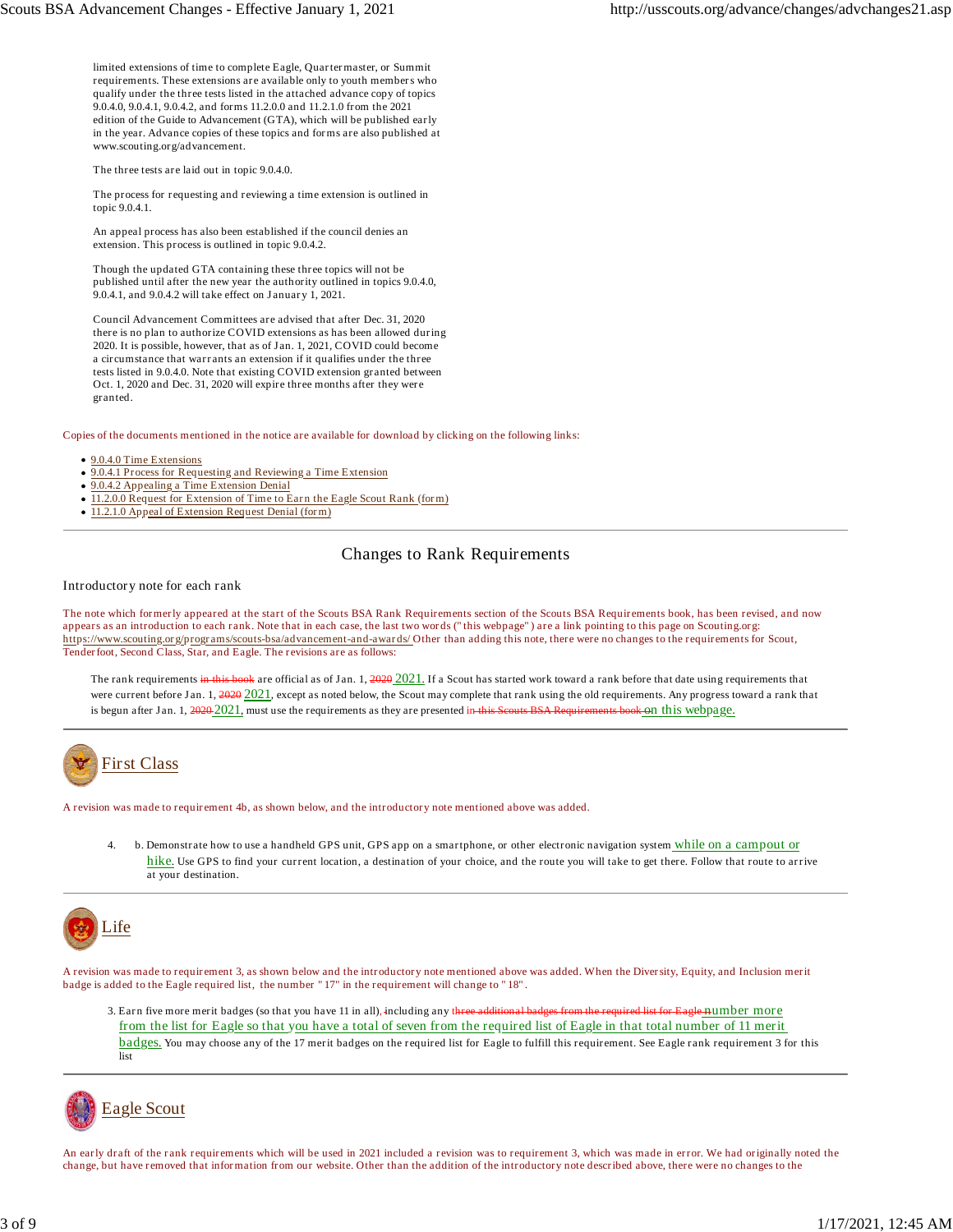#### requirements.

Although BSA has announced that the new (yet to be r eleased) Diversity, Equity, and Inclusion merit badge would become the 14th merit badge required for Scouts to advance to Eagle Scout during 2021, neither the requirements for the merit badge nor the changed requirements for Eagle Scout have been announced, and BSA has announced that the introduction of the new merit badge has been delayed.

### Eagle Scout rank - Alternative Requirements

### A change was made to the footnote, as shown below

<sup>14</sup> In order to be an Eagle Scout candidate, a Venturer or Sea Scout must have achieved First Class rank as a registered Scout or as a Lone Scout,

# REVISED Merit Badges

# Archaeology

A change was made to requirement 4a, and requirements 8-11 were rearr anged. What had been Requir ements 10 and 11 are now requirements 8 and 9, and what had been Requirements 8 and 9 are now requirements 10 and 11, as shown here.

- 4. a. For EACH site you research, point it out on a map and explain how it was discovered became known to archaeologists. Describe some of the information about the past that has been found at each site. Explain how the information gained from the study of these sites answers questions that archaeologists are asking and how the information may be important to modern people. Compare the relative ages of the sites you research.
- 8. Do either A or B of the following:
	- a. With your parent's and counselor's permission, assist a qualified archaeologist for at least eight hours with a project being worked on. Projects may include surveying, site monitoring, site stabilization, excavation, laboratory analysis, use of digital archaeological technology, or public outreach. Describe your involvement in the project, what you learned about archaeology, and the steps of archaeological inquiry. Note: Visiting an archaeological site will require advance planning. An archaeological site during study can be a dangerous place. While there, you will need to closely follow the archaeologist's directions and comply with all the safety procedures. Be aware of the changing conditions at the site.
	- b. With your counselor's approval, take part in a simulated archaeological project designed by a qualified archaeologist. The project must include the use of a simulated archaeological site including artifacts and features for the site. Using the steps of archaeological inquiry, analyze the " artifacts and features" and document the spatial relationships of the " artifacts and features" at the simulated site. Explain how the environment and time can affect the interpretation of an artifact and the overall archaeological site. Tell how you would share the results of your analysis with other researchers and the public

Note: To find out how to make a simulated archaeological site, talk with a professional archaeologist, trained avocational archaeologist, museum school instructor, junior high or high school science teacher, advisor from a local archaeology society, or other qualified instructor.

Research a group of people who lived in your area more than 100 years ago. Find out about their ways of life, including housing, clothing, arts and crafts, tools, trade and markets, rituals and religions, and diets, and their relationships with other groups of people in the area. Describe what you would expect to find at an archaeological site where these people lived. Explain how these people influenced your current community.

- 9. Under the supervision of a qualified archaeologist or instructor, do ONE of the following:
	- a. Help prepare an archaeological exhibit for display in a museum, visitor center, school, or other public area.
		- b. Use the methods of experimental archaeology to re-create an item or to practice a skill from the past. Write a brief report explaining the experiment and its results.

Identify three career opportunities in archaeology. Pick one and explain how to prepare for such a career. Discuss with your counselor what education and training are required, and explain why this profession might interest you.

- 10. Research a group of people who lived in your area more than 100 years ago. Find out about their ways of life, including housing, clothing, arts and crafts, tools, trade and markets, rituals and religions, and diets, and their relationships with other groups of people in the area. Describe what you would expect to find at an archaeological site where these people lived. Explain how these people influenced your current community. Do either A or B of the following:
	- a. With your parent's and counselor's permission, assist a qualified archaeologist for at least eight hours with a project being worked on. Projects may include surveying, site monitoring, site stabilization, excavation, labor atory analysis, use of digital archaeological technology, or public outreach. Describe your involvement in the project, what you learned about archaeology, and the steps of archaeological inquiry.

Note: Visiting an archaeological site will require advance planning. An archaeological site during study can be a dangerous place. While there, you will need to closely follow the archaeologist's directions and comply with all the safety. procedures. Be aware of the changing conditions at the site.

b. With your counselor's approval, take part in a simulated archaeological project designed by a qualified archaeologist. The project must include the use of a simulated archaeological site including artifacts and features for the site. Using the steps of archaeological inquiry, analyze the " artifacts and features" and document the spatial relationships of the " artifacts and features" at the simulated site.

Explain how the environment and time can affect the interpretation of an artifact and the over all archaeological site. Tell how you would share the results of your analysis with other researchers and the public

Note: To find out how to make a simulated archaeological site, talk with a professional archaeologist, trained avocational archaeologist, museum school instructor, junior high or high school science teacher, advisor from a local archaeology society, or other qualified instructor.

- 11. Identify three career opportunities in archaeology. Pick one and explain how to prepare for such a career. Discuss with your counselor what education and training are required, and explain why this profession might interest you.
	- Under the supervision of a qualified archaeologist or instructor, do ONE of the following:
		- a. Help prepare an archaeological exhibit for display in a museum, visitor center, school, or other public area.
		- b. Use the methods of experimental archaeology to re-create an item or to practice a skill from the past. Write a brief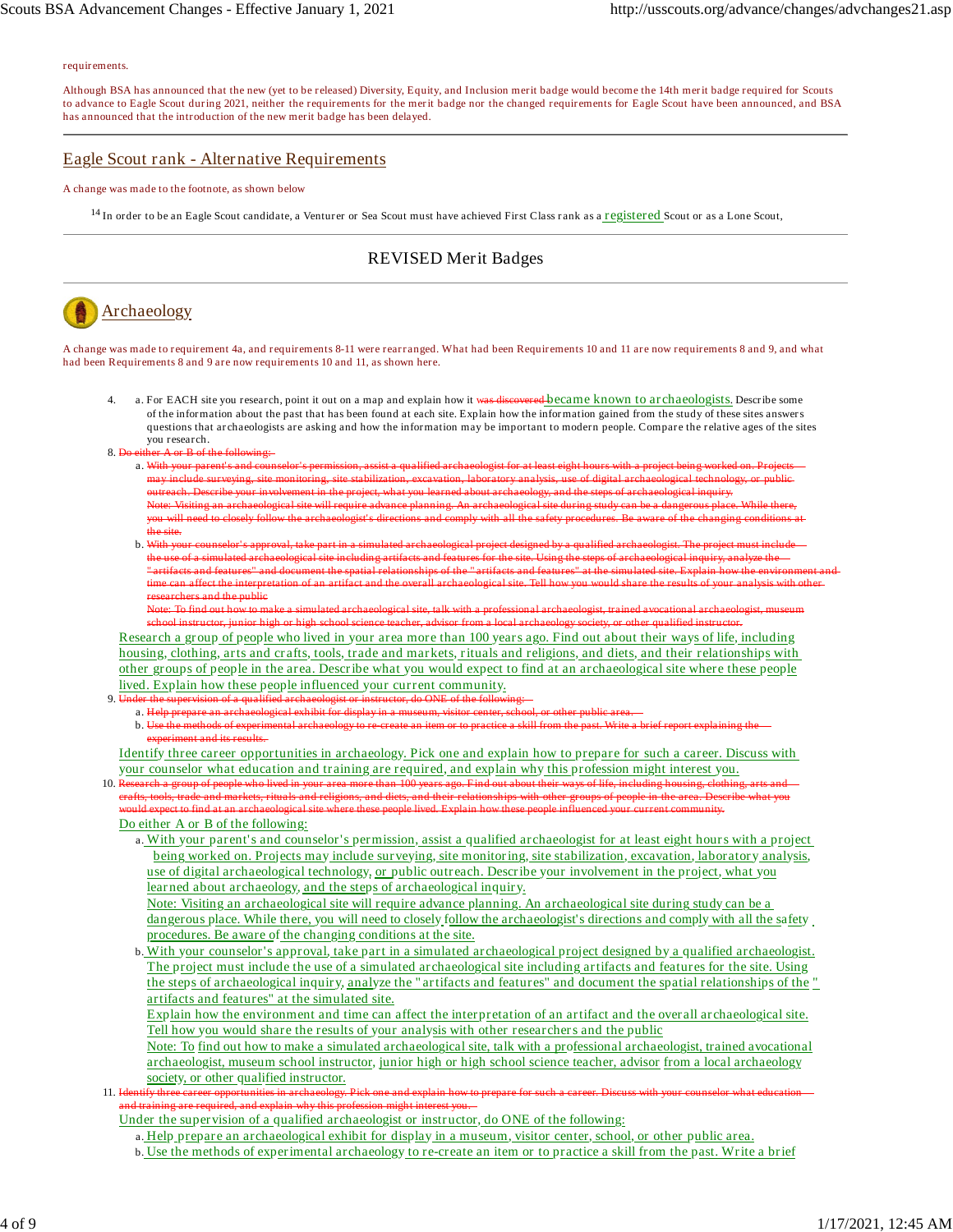### report explaining the experiment and its results.



Changes were made to requirements 1, 3a, 3c, 4c, 5a, 5c, 5eand 5f. Requirement 3d was added, and requiremenr 7 was deleted. Requirement 8 was renumbered as 7, The changes were as follows:

- 1. Prepare a short written report or outline for your counselor, giving a detailed description of your collection,\* including a short history, why you enjoy your collection, and what you have learned from collecting. Be sure to include why you chose that particular type of collecting allectio collection/collecting method. \*Stamp and coin collecting are excluded from eligibility for this merit badge.
- 3. a. Explain the precautions that you need to take to preserve your collection, including
	- i. Handling
	- ii. Cleaning
	- iii. Stor age
	- c. Explain to your counselor the events available for a hobbyist of this collection, including shows, seminars, conventions, contests, and museum programs or and exhibits.
	- d. Explain to your counselor how you keep track of your collection. Describe your cataloging method.
- 4. c. What you would expect in return value in the event if you decided to sell all or part of the collection
- 5. a. Discuss with your counselor at least 10 terms commonly used in +0 describe your collection and be prepared to discuss the definition of each.
	- c. Explain how the monetary value of your collection is valued by other collectors and display to your counselor any price guides that may be available and where you learned about those values.
	- e. List the national, state, or local association responsive to association(s) related to or associated with your collection.
	- f. Show the location of and explain Explain to your counselor the purpose of and reason for the identification number (if applicable), series, brand name (if any),and any other special identification marks.

7. Discuss with your counselor why and how collecting has changed and how this applies to your collection. 8. Find out about career opportunities in collecting. Pick one and find out the education, training, and experience required for this profession. Discuss this with your counselor, and explain why this profession might inter est you.

#### Digital Technology ₩

Changes were made to requirement 5b, as shown here:

b. Using an internet search engine (with your parent's parent or guardian's permission), find ideas from at least three different websites about how to conduct a troop court of honor or campfire program. Print out a copy of Present the ideas from at least the found with to your counselor, and explain how you used the a search engine to find this information.

#### Disabilities Awareness  $(E)$

Changes were made to requirements 1a and 1b, as shown here:

- 1. a. Define and discuss with your counselor the following disabilities awareness terms: disability, accessibility, adaptation, accommodation, invisible disability, and person-first language, and inclusion.
	- b. Explain why proper disability etiquette is important, and how it may differ depending on the specific disability. Give three examples.



A change was made to requirement 10, adding GFCI to the list of terms to explain. The change is as follows:

10. Explain the following electrical terms: volt, ampere, watt, ohm, resistance, potential difference, rectifier, rheostat, conductor, ground, GECI, circuit, and short circuit



Requirement 5c was added, and reads as shown below. This merit badge was omitted from the list of merit badges with changes in 2021 that appears on the Scouting.or g website.

5. c. Demonstrate to your counselor how to read the colored bands of a resistor to determine its resistance value.

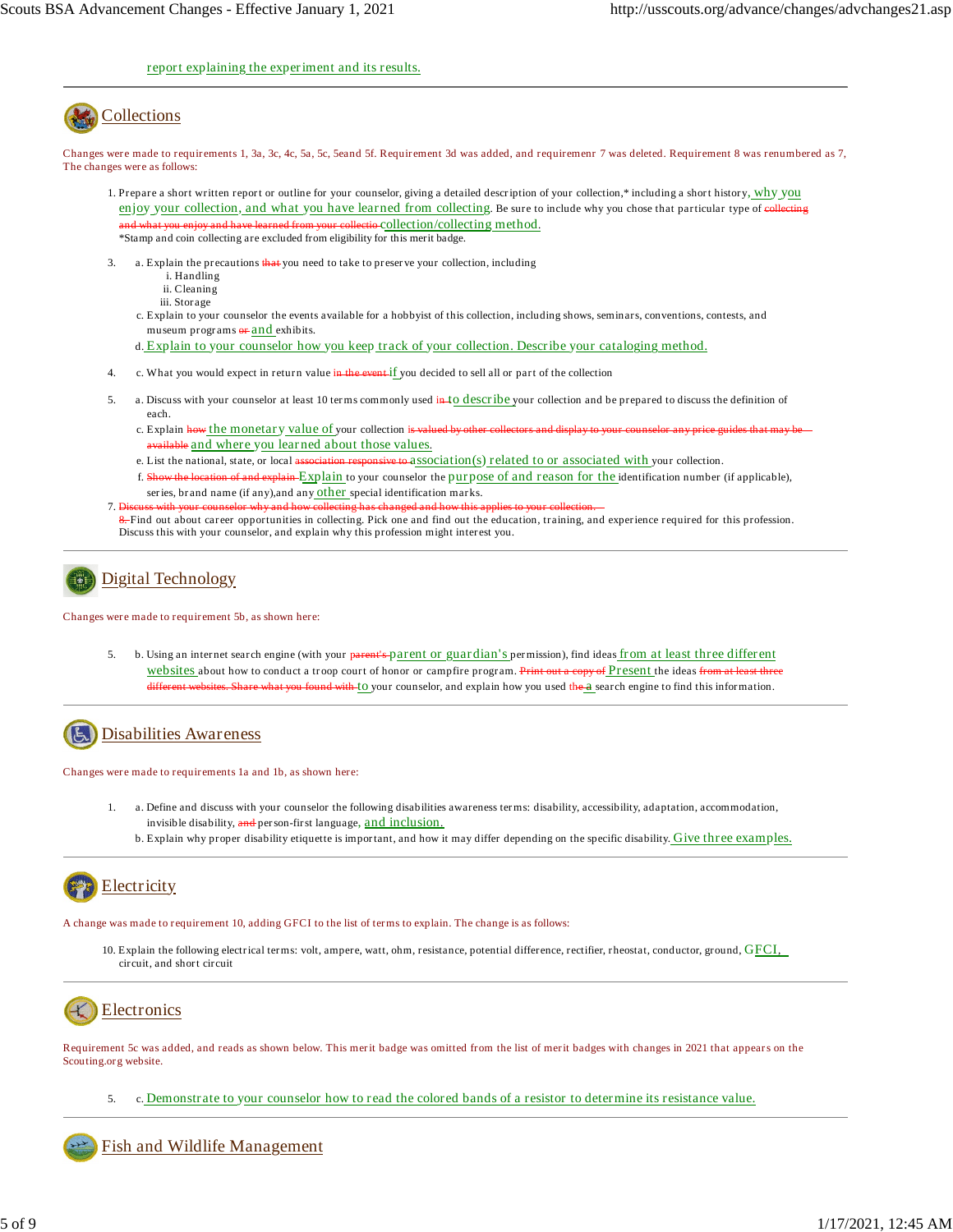A change was made to requirement 3. The change is shown below.

3. Describe some practical ways in which everyone can help with the fish and wildlife effort conservation.



Changes were made to requirements 7 and 10 as shown below.

- 7. btain and review a copy of the regulations affecting game fishing where you live. Explain why they were adopted and what you accomplish is accomplished by following them.
- 10. If regulations and health concerns permit, clean and cook a fish you have caught. Otherwise If you are unable to catch a fish for eating, acquire a fish, clean the fish you acquired, and cook it the fish you acquired. (You do (It is not need to required that you eat your the fish.)

Fly-Fishing

Changes were made to requirements 10 and 11 as shown below.

- 10. Catch at least one fish using a fly rod and a fly. Identify it and quickly release it live back into the water. Discuss this experience with your counselor.
- 11. If regulations and health concerns permit, clean and cook a fish you have caught. Otherwise If you are unable to catch a fish for eating, acquire a fish, clean the fish you acquired, and cook it the fish you acquired. (You do (It is not need to required that you eat your the fish.)



Changes were made to requirements 1, 2. 15, and 16. The order of requirements  $1 & 2$  was reversed, and both are now prerequisites for requirements 3-15. The requirements to complete the swimming requirements for Second Class and First Class Ranks was replaced with a requirement to earn the Swimming Merit Badge. The or der of requirements 15 and 16 was also reversed. Requirements 16 and 17 no longer must be completed after requirements 1 & 2. The changes are as follows:

1. Before doing requirements 2-3 through 17-15, review with your counselor the principles of Safe Swim Defense.

- a. Complete Second Class rank requirements 5a through 5d and First Class rank requirements 6a, 6b, and 6e.\*\*
	- Second Class rank requirements 5a through 5d:  $(5a)$  Tall what
		- (5b) Demonstrate your ability to pass the BSA beginner test: J ump feetfirst into water over your head in depth, level off and swim 25
		- feet on the surface, stop, turn sharply, resume swimming, then return to your starting place.
		- (5c) Demonstrate water rescue methods by reaching with your arm or leg, by reaching with a suitable object, and by throwing lines and objects.<br>(5d) Explain

should not be attempted when a reaching or throwing rescue is possible. Explain why and how and a void contact with the victim.

- s rank requirements 6a, 6b, and 6e:
	- $(6a)$  Successfully complete the BSA swing
	- (6b) Tell what precautions must be taken for a safe trip afloat.
	- (6 tender and as rescuer (The practice victim, should be.
- approximately 30 fe
- b. Swim continuously for 400 yards using each of the fo
- continuous yards: front crawl, sidestroke, breaststroke, and elementary backstroke.
- 2. Discuss and review with your counselor the principles of BSA Safe Swim Defense. Before doing requirements 3 through 15:
	- - a. Earn the Swimming merit badge.
		- b. Swim continuously for 400 yards using each of the following strokes in a strong manner, in good form with rhythmic breathing, for at least 50 continuous yards: front crawl, sidestroke, breaststroke, and elementary backstroke.
- 15. Demonstrate knowledge of resuscitation procedures:
	- a. Describe how to recognize the need for rescue breathing and CPR.
	- b. Demonstrate CPR knowledge and skills, including rescue breathing, consistent with current guidelines.\*
	- 16. Demonstr ate management of a spinal injur y to your counselor:
		- a. Discuss the causes, signs, and symptoms of a spinal injury.
		- b. Support a faceup subject in calm water of standing depth.
		- c. Tur n a subject from a facedown to a faceup position in water of standing depth while maintaining support.

16. Demonstr ate knowledge of resuscitation procedure:

- a. Describe how to recognize the need for rescue breathing and CPR.
- b. Demonstrate CPR knowledge and skills, including rescue breathing, on a mannequin under the guidance of a current CPR/AED instructor trained by a nationally certified provider.

## Motorboating

Changes were made to requirements 1a, 2a, 3a, 4, 4a, 4b., 4c, 5a, and 5c. Requirement 4d was deleted and 4e-4i were renumbered as 4d-4h. The changes were as follows:

1. a. Explain to Discuss with your counselor the most likely following hazards you may might encounter while motor boating, and: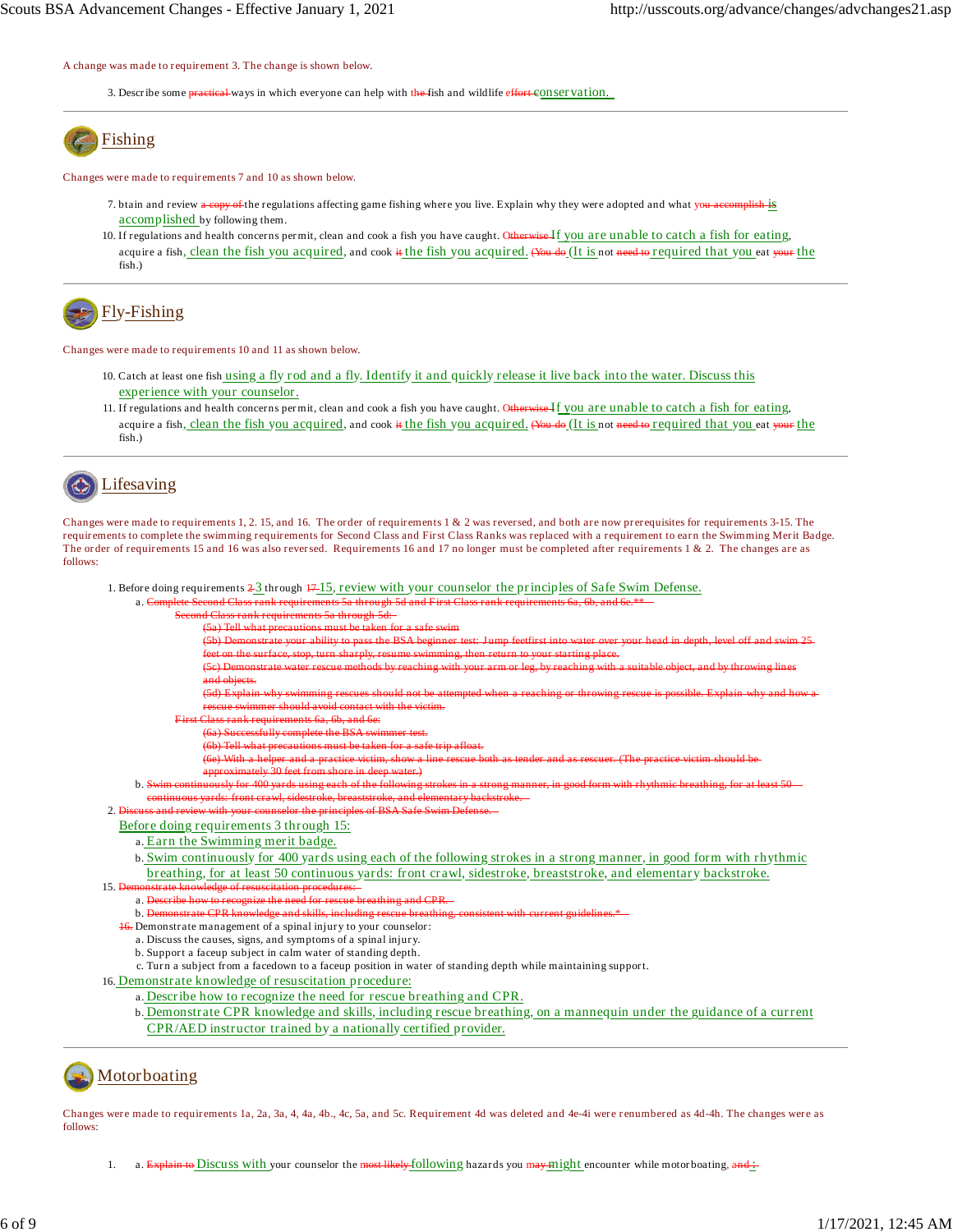flammable fuel; carbon monoxide; propellers; collisions; falls overboard; capsize; running aground. Explain what you should do to anticipate, help prevent, mitigate, and respond to these hazards.

- 2. a. Before doing requirements  $3$  through  $6$  requirement  $5$ , successfully complete the BSA swimmer test.
- 3. a. Explain inboard, outboard, and inboard/outboard motors and the uses and advantages of each. Discuss the sp a ski boat.
- 4. Show you know safety laws guidelines for motorboating by doing the following
	- a. Have a permit to run a motorboat, if needed.

Review how each item of the BSA Safety Afloat policy applies, including checking the weather prior to and during time on the water, confirming all required equipment is present and functional, and following a float plan.

- b. Explain the rules or laws that apply to recreational boating in your area or state. Have a permit to operate a motorboat, if required
- by the laws of your state. Discuss how you would find information regarding the boating laws in different states.
- c. Discuss how the hazards of weather and heavy water conditions can affect both safety and performance in motorboating.
- d. Promise that you will follow BSA Safety Afloat guidelines. Explain the meaning of each point.
- e. Discuss with your counselor the nautical r ules of the road and describe the national and your state's aids to navigation.
- e. f. Explain and show the correct use of equipment required by both state and feder al regulations to be carried aboar d a motor boat.
- f.  $g$ . Explain feder al and state rules for a ventilation system, and tell why these rules are required.
- g. h. Explain the use of lights (sight signals) and sound signals on motorboats.
- h. i. Discuss the common types of anchors used in motorboating and under what conditions each would be preferred. Explain proper anchoring techniques.
- 5. a. Board and assist others in boarding. Confirm that all passengers on board are wearing properly fitted life jackets. c. If equipped, attach a kill switch and safely start the motor. Get underway from dockside or from a beach launch.

# **Nature**

A new printing of the Nature merit badge pamphlet with a new requirement 5 (shown below) was released in 2020. Scouts starting the merit badge in 2020 could choose to use either those requirements, or the previous requirements. Since the 2021 edition of Scouts BSA Requirements does NOT include this requirement, until it is added to a future edition, Scouts may continue to use either the newer requirements, or the previous requirements.

5. Discuss the principle of Leave No Trace and how it relates to nature.

# Photography

The order of requirements 1a and 1b was reversed. Changes were made to requirements 1a, 2g, 3, 4c, 5, and 7, . The changes are shown below.

- 1. a. Show your counselor your current Cyber Chip.
	- b. a. Explain to your counselor the most likely hazards you may encounter while working with photography and what you should do to anticipate, mitigate, prevent, and respond to these hazards. Explain how you would prepare for exposure to environmental situations such as weather, sun, and water. b. Show your counselor your current, up-to-date Cyber Chip.
- 
- 2. g. Timing Decisive moment (action or expression captured by the photographer)<br>3. Explain the basic parts and operation of a film eamera or digital camera. Explain how an exposure i or digital camera. Explain how an exposure is made when you take a picture.
- c. Photograph one subject with two different depth of fields depths of field
- 5. Photograph THREE of the following, then share your work with your counselor.
- 7. Using images other than those created for requirements 4, 5 or and 6, produce a visual story to document an event to photograph OR choose a topic that interests you to photogr aph. Do the following:



Requirement 1 was revised, as shown below. However, when that requirement was revised, a reference to requirement 1b was not replaced in requirement 2c. The diseases and conditions that are to be discussed are those listed in r equirement 1, starting with " gonorrhea" and ending with " lead poisoning" . Although it wasn't revised, we have included requir ement 2c below.

- 1. Do the following:
	- a. Ex1plain what public health is. Explain how Escherichia coli (E. coli), tetanus, HIV/AIDS, malaria, salmonellosis, and Lyme disease are contracted.
	- any FOUR of the virus, Zika, botulism, influenza, syphilis, hepatitis, emphysema, meningitis, herpes, lead poisoning.
	- c. For each disease or condition in requirement 1b, explain:
		- i. The type or form of the malady (viral, bacterial, environmental, toxin)
		- ii. Any possible vectors for transmission
		- iii. A

Explain what public health is. Explain how Escherichia coli (E. coli), tetanus, AIDS, encephalitis, salmonellosis, Lyme disease, and coronavirus (COVID-19) are contracted. Then, pick any four of the following diseases and explain how each one is contracted and possibly prevented: gonorrhea, West Nile virus, botulism, influenza, syphilis, hepatitis, emphysema, meningitis, herpes, lead poisoning. For all 10 diseases, explain the type or form of the disease (viral, bacterial, environmental, toxin), any possible vectors for transmission, ways to help prevent exposure or the spread of infection, and available treatments.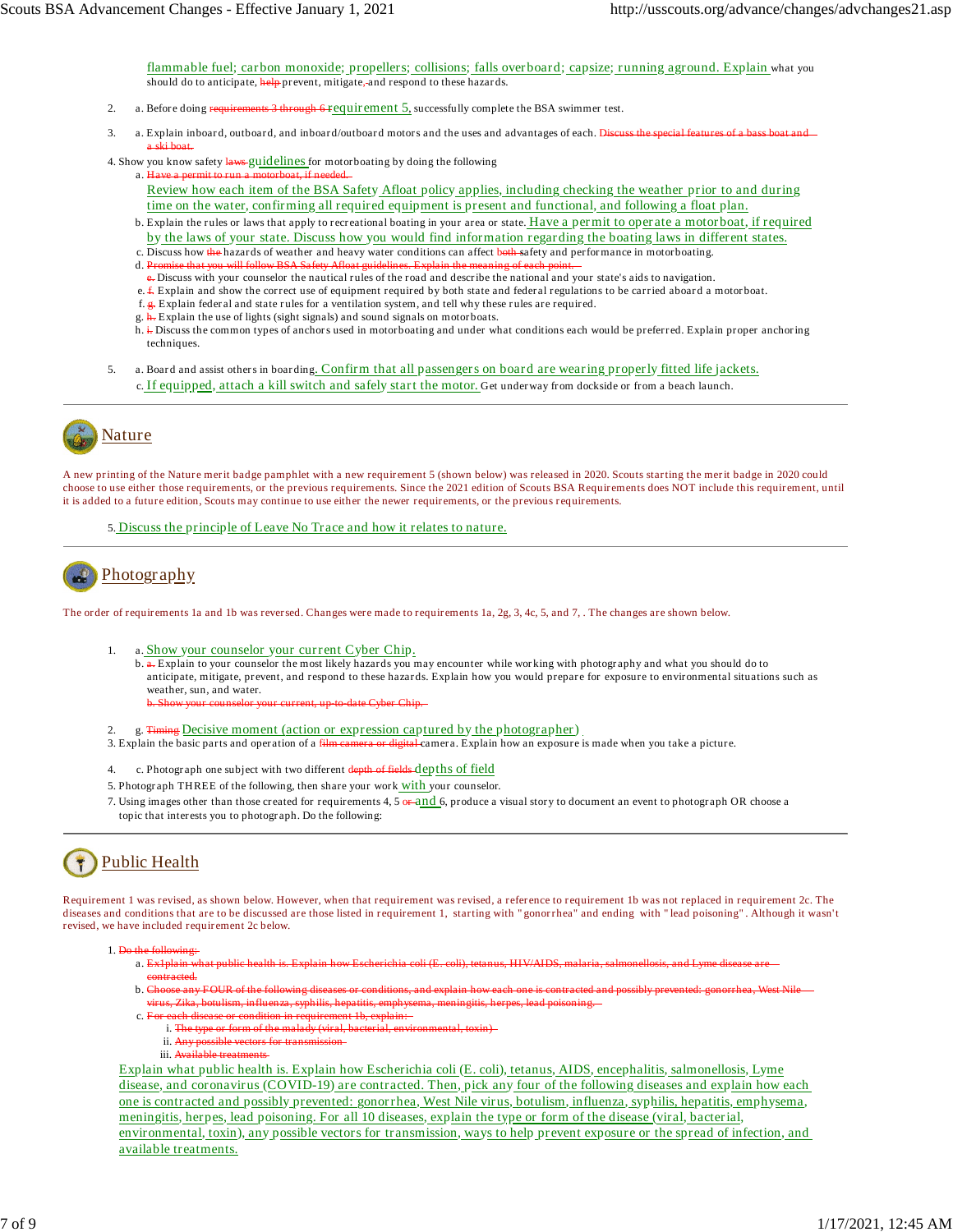2. c. Using the list of diseases and conditions in requirement 1b (sic), discuss with your counselor those which currently have no immunization available.



Changes were made to requirement 2 as shown below.

1. Before doing the following completing requirements 4, 5, 6, and 7, successfully complete the BSA swimmer test.



A new requirement 2a was added and requirements 2a, 2b, and 2c were renumbered as 2b, 2c, and 2d. The order of requirements 4 and 5 was reversed. Changes were made to requirements 1a, 1b, 1c, 2, 2b, 2c, 2d, 4, 4c, 5, and 5a. The changes are shown below:

- 1. a. Explain to your counselor the most likely hazards risks you may encounter while playing sports, during athletics activities, and what you should do to anticipate, help prevent, mitigate, and respond to these hazards risks.
	- b. Show that you know first aid or understand the treatment for injuries or illnesses that could occur while participating in sportsathletics, including sprains, strains, muscle cramps, contusions, abrasions, fractures, blisters, muscle cramps, injured teeth, dehydration, heat and cold reactions, and concussions or
	- c. The importance of maintaining a healthy diet.
- 2. Explain the *importance* of the following:
	- a. Before completing requirements 4 and 5, show that you have received a physical examination from your health care practitioner within the last 12 months.
	- b.  $a$ . The Explain the importance of the physical exam
	- c.  $\mathbf{b}$ . The Explain the importance of maintaining good health habits for life (such as exercising regularly), and how the use of tobacco products, alcohol, and other harmful substances can negatively affect your health and your performance in sports activities d.  $e$ . The Explain the importance of maintaining a healthy diet
	-
- 4. With guidance from your counselor, establish a personal training program suited to the activities you choose for requirement 5. Then do the following: a. Create a chart and use it to track your training, practice, and development in these sports for one season (or four months).
	- b. Demonstrate proper technique for your two chosen sports.
		- c. At the end of the season, share your completed chart with your counselor and discuss how your participation in the sports you chose has affected you mentally and physically.

5. Take part for one season (or four months) as a competitive individual or as a member of an or ganized team in TWO of the following sports: baseball, basketball, bowling, cross-country, field hockey, football, golf, gymnastics, ice hockey, lacrosse, soccer, softball, swimming, table tennis, tennis, track and field, volleyball, water polo, wrestling, cheerleading, and/or badmintony. Your counselor may approve in advance other recognized sports, but not any sport that is restricted and not authorized by the Boy Scouts of America BSA. Then with your chosen sports do the following:

- a. Give the rules and etiquette for the two sports you picked.
- b. List the equipment needed for the two sports you chose. Describe the protective equipment and appropriate clothing (if any) and explain why it is needed.
- c. Draw diagrams of the playing areas area for your two sports.
- 5. With guidance from your counselor and before beginning requirement 4, establish a personal training program suited to
	- the activities you chose for requirement 4. Do the following:
		- a. Organize a chart and track your training, practice, and development in the sports for one season or four months. b. Demonstrate proper technique for your two chosen sports.
		- c. At the end of the season, share your completed chart with your counselor and discuss how your participation in the sports you chose has affected you mentally and physically.

# Theater

Changes wer e made to requir ements 2, 4a, and 5, and new requirement 3j was added. The changes are as shown below.

2. Write a one-act play that will take at least eight-10 minutes to perform. The play must have a main character, conflict, and a climax.

- 3. j. Serve as musical director for a musical theater production.
- 4. a. You have come into a large room. It is full of pictures, furniture, and other things of interest.
- 5. Explain the following: proscenium ar ch, central or arena staging, center stage, stage right, stage left, downstage, upstage, stage crew, flies, portal, cyclorama, stage brace, spotlight, floodlight, lighting control board, sound mixing desk, thrust staging, ground plans, and sightlines



Changes were made to requirements 6e and 7 as shown below.

- 6. e. Help make and repair wooden toys for underprivileged children OR help carry out a woodworking service project approved by your counselor for a charitable organization.
- 7. Talk with a cabinetmaker or finish carpenter. Find out Learn about the training, apprenticeship apprenticeships, career opportunities, work conditions, work hours, pay rates, and union organization that woodworking experts have in your area.